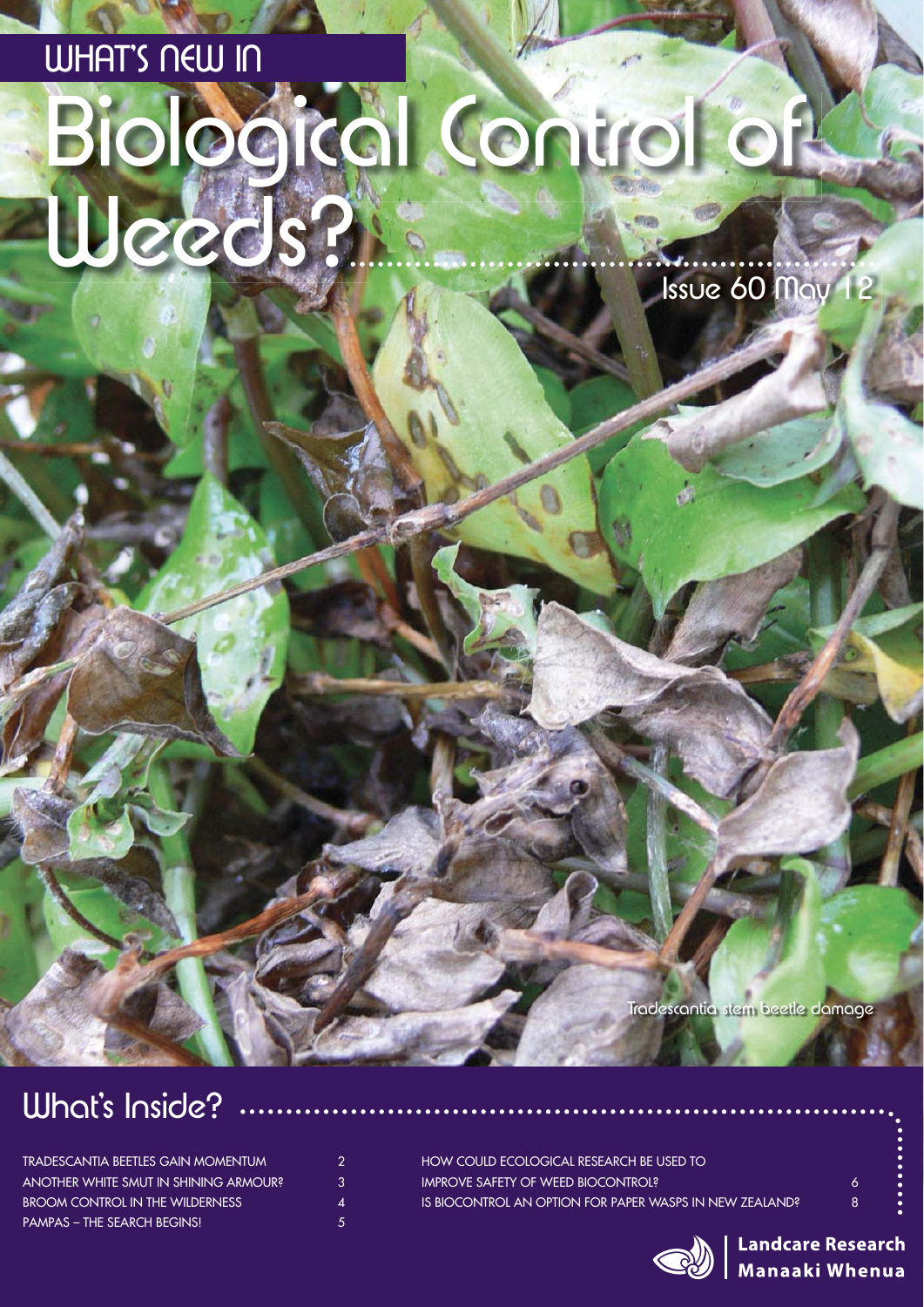Tradescantia (*Tradescantia fl uminensis*) ranks among the top targets for environmental weeds in New Zealand. This is because it forms a dense mat and suppresses native regeneration in forest remnants, and once established it is extremely difficult to eradicate. Any broken stems are capable of resprouting and forming new plants. Herbicide needs to be applied multiple times and can be damaging to beneficial plants. Happily, surveys in the native range of the weed in Brazil identified many natural enemies that prevent it from forming the dense mats that are so harmful here. Since tradescantia is also a major problem for many home gardeners there are likely to be a lot of very happy people if biocontrol can be successful.

Following the successful release of the tradescantia leaf beetle *(Neolema ogloblini)* in March last year, a second beetle species, the tradescantia stem beetle aka "Knobbly" *(Lema basicostata)*, has now joined the attack against this weed*.*  The stem beetle has been liberated this autumn at sites in Northland, Auckland, Bay of Plenty, Waikato and Wellington, with further releases planned for next spring. The stem beetle is a similar size (4-5 mm) to the leaf beetle but is black and has bumps on the elytra (wing cases), hence the nickname. Unlike the leaf beetle which feeds on the foliage, the larvae of this species mines the stems of the plant.

"While the two beetles are expected to co-exist happily and be complementary in their damage, we are initially releasing



Typical stem beetle larval damage (adult inset).

them at different sites to prevent any competition during the critical establishment phase, and to enable the impact of each species to be assessed," said Quentin Paynter. "We are really excited about the stem beetle because in Brazil, its larval mining was associated with fairly dramatic wilting and collapsing stems, and it is absolutely demolishing the plants that Chris Winks is mass-rearing it on in Auckland."

Since the original release of the leaf beetle in Auckland, a further 28 releases have been made around New Zealand. Damage to tradescantia plants has been observed already at a number of release sites checked to date, so establishment is looking promising. Typical damage to the leaves to look for includes notches along the edges through to skeletonised leaves where the beetles have grazed all the green tissue off the leaf surface. "The adult beetles can be hard to spot as they tend to drop to the ground when disturbed but the sluglike larvae and 'styrofoam-like' pupal cases may be visible on the leaves," said Chris.

It is not known how fast the two beetles will breed in New Zealand but it is hoped that there will be at least two or three generations each year in warmer areas. "Biomass samples of tradescantia have been taken from a range of sites prior to the release of the beetles so that later on we can determine how well the beetles are suppressing tradescantia. Once establishment of the leaf beetle has been confirmed (i.e. survived two winters), a more intensive monitoring programme will begin," confirmed Simon Fowler.

A third beetle which attacks the tips of a range of tradescantia leaves*,* nicknamed "Stripy" (*Neolema abbreviata*) has not been released as yet. However, despite only having a small number of gregarine-free adults to work with initially, mass rearing is going well and releases are expected to begin next spring. Permission to import and release a fourth agent, a Brazilian fungus *(Kordyana* sp.), is next on the agenda for tradescantia – see story on facing page.

*This project is funded by the Department of Conservation, National Biocontrol Collective, and the Ministry of Science and Innovation under the Beating Weeds Programme. This project would not have been possible without assistance from Professor Pedrosa-Macedo and colleagues at the University of Parana, Brazil.*

CONTACT: Simon Fowler fowlers@landcareresearch.co.nz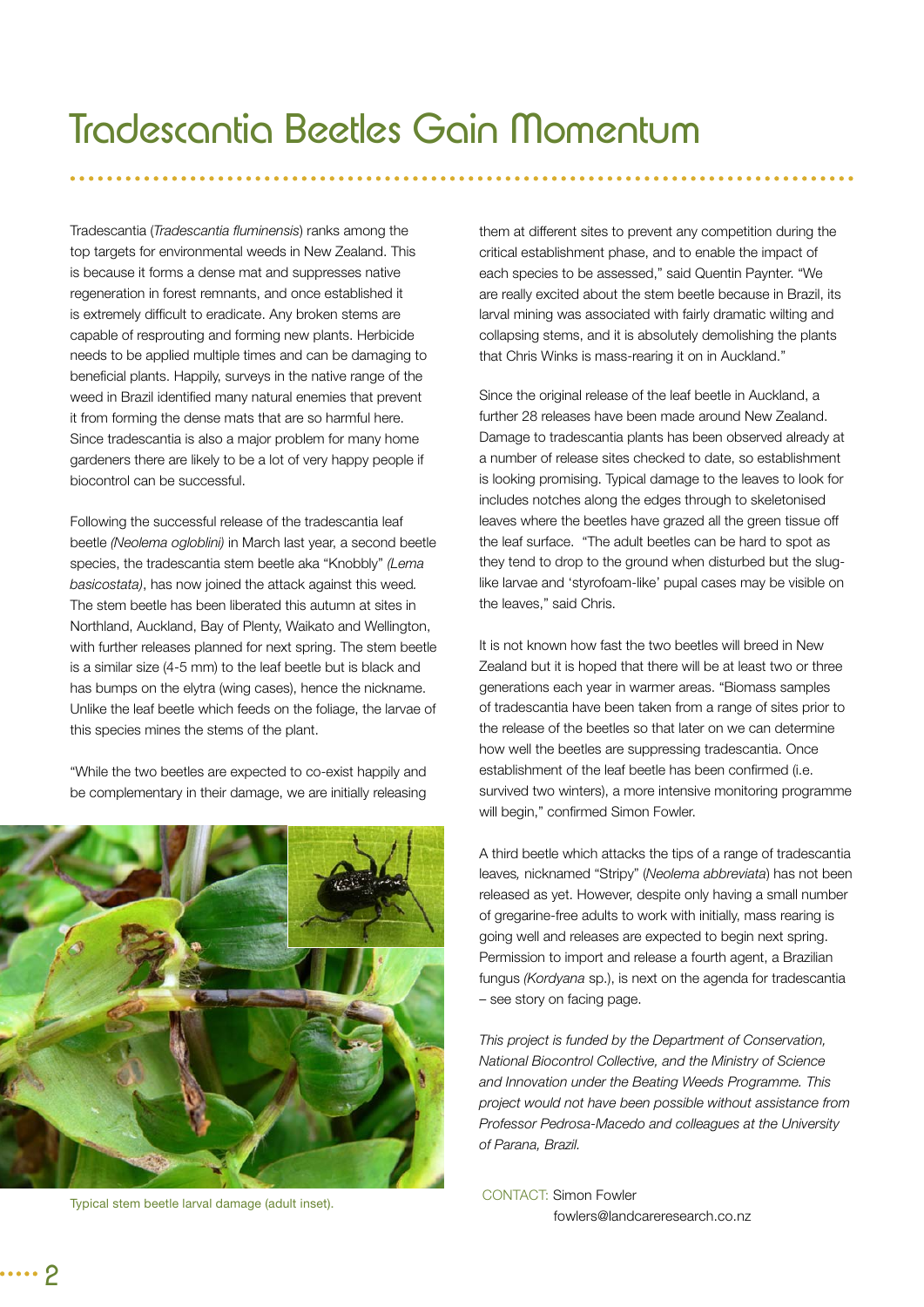The white smut fungus *Entyloma ageratinae* has been a very successful biological control agent against the weed mist flower (Ageratina riparia) in New Zealand. Now we have another white smut fungus (*Kordyana* sp.), which looks like an excellent potential biocontrol agent for tradescantia (*Tradescantia fluminensis*) to add to the insect attack (see previous story). Although a white smut, this fungus causes large distinctive yellow spots to form on the leaves so is commonly referred to as the tradescantia yellow leaf spot.

A list of promising plant pathogens found during surveys of tradescantia in Brazil has been slowly whittled down to this one species by a team of researchers, led by Drs Robert Barreto and Davi Macedo, at the University of Viçosa, Brazil. Some organisms proved to be too benign (e.g. a *Ceratobasidium* sp.), one species requires further research (the bacterium *Burkholderia andropogonis*) and other organisms were just too hard to work with in the laboratory/ glasshouse (e.g. a rust named *Uromyces commelinae*).

However, the yellow leaf spot has provided its own set of challenges which have had to be overcome. After much effort, the researchers at Viçosa were able to grow the yellow leaf spot on artificial media, but as the fungus really prefers living plant tissues the fungal structures produced in culture were unable to infect plants. Field observations showed the fungus had no trouble moving from plant to plant on its own so initially, host range tests were designed to take advantage of this natural spread.

62 non-target species, from 31 different plant families, were included in host range tests. Test plants were placed in a shade-house in Viçosa with infected tradescantia plants. Tradescantia plants propagated from material originating in New Zealand were also included as positive controls (i.e. the test would only be valid if the target plants became infected under the conditions provided). New Zealand tradescantia plants showed symptoms one month after they were placed in the vicinity of infected plants in the shade house, but none of the other test plants became infected. "These results demonstrate that the yellow leaf spot is highly host specific," reported Dr Barreto.

Meanwhile, research continued in the laboratory and a method was developed that allowed the spores to be applied more directly to test plants. Leaves of infected tradescantia plants were collected and attached (with Vaseline) to the underside of a sheet of glass with the leaf surface pointing

downwards so fungal spores could fall on to test plants below. This sheet of glass was then placed over the test plants in a dew chamber where ideal conditions for infection were provided for 48 hours. Then plants were transferred to a greenhouse for observation. This direct method was used on 13 species in the Commelinaceae family which had already been tested in the shade-house experiment. Happily, the results were exactly the same, with only *Tradescantia*  fluminensis proving to be susceptible.

An application to the Environmental Protection Authority to import and release the yellow leaf spot is now being prepared. However, even if approval is given there will be some challenges to overcome in achieving a clean colony of the yellow leaf spot. The fungus will not produce fully functional spores on artificial media, and it is not possible to collect and ship spores produced naturally because of their tiny size and fragility. So the yellow leaf spot will have to be imported as actively growing colonies on living tissues from which it will be difficult to exclude other micro-organisms. Fortunately, construction of a pathogen-proof containment facility is now underway in Auckland so we will be able to safely import this material and over time obtain a clean colony which can be released.

*This project is funded by the Department of Conservation, National Biocontrol Collective, and the Ministry of Science and Innovation under the Beating Weeds Programme.*

Tradescantia yellow leaf spot.

CONTACT: Jane Barton Jane.barton@ihug.co.nz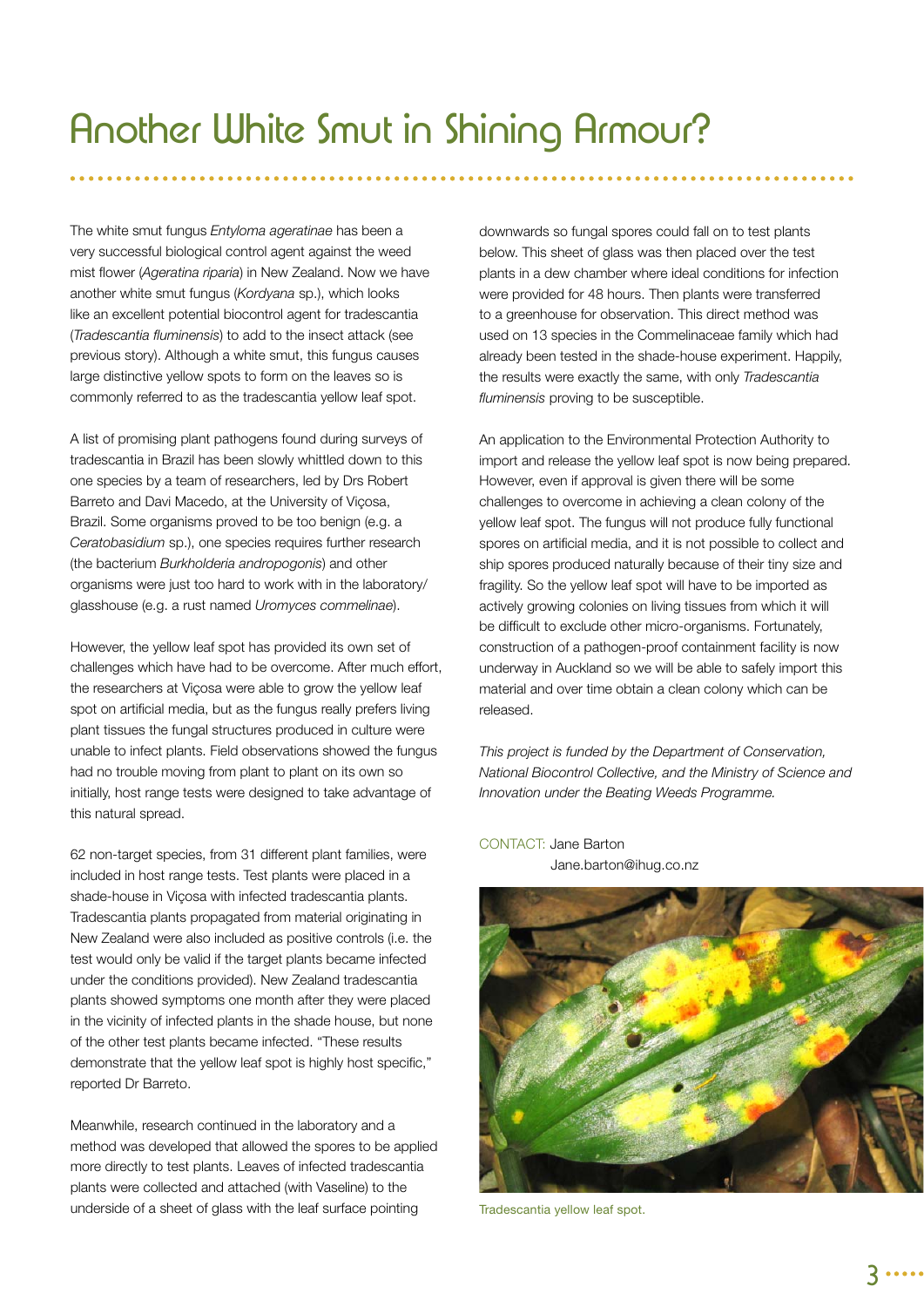### Broom Control in the Wilderness

In November last year, Simon Fowler and Quentin Paynter ventured out into the wilderness (well, the Wilderness Reserve in Te Anau!) to set up permanent plots to measure the impact of two biocontrol agents: the broom psyllid (*Arytainilla spartiophila*) and the broom twig miner (*Leucoptera spartifoliella*), which appear to be having a noticeable impact on broom (*Cytisus scoparius*) there. Biocontrol impact assessment data tend to be in short supply for most biocontrol projects, so this is an important step in the right direction.

The project is a joint initiative between Environment Southland and Landcare Research and aims to quantify the amount of damage these two agents are doing to broom in the region. To do this it is necessary to look at recovery of broom when feeding pressure from the two biocontrol agents is removed. Ten of the twenty plots will have the insects removed by spraying insecticide and the remaining ten plots will not be sprayed, so that the biocontrol agents can keep doing what they do best – damaging broom.

"A previous study in North Canterbury showed that the broom twig miner stunted plants early in the year, but the effect was not sustained and plants recovered over the growing season. This experiment will monitor the impact of both the broom twig miner and the broom psyllid," said Quent. In addition to this project, we have also set up long-term plots near Hanmer, in North Canterbury and at Waiouru on the North Island where, respectively, the broom gall mite (*Aceria genistae*) and the broom leaf beetle (*Gonioctena olivacea*) are establishing well.

It is difficult to predict in advance what the combined impact of all the broom agents will be. "We try to select agents that complement each other and maximise the cumulative impact on the target weed. For example, given enough summer rainfall we know that broom can shrug off even quite heavy early spring attack by the broom twig miner. This is where the broom leaf beetle should step in attacking the compensatory growth of the plant later in the season. However, in practice it can be hard to tell how agents will combine in new environments, which is why we need to test this experimentally," said Simon.

The Wilderness Reserve is the best surviving remnant of the strangely stunted podocarp, bog pine *(Halocarpus bidwillii* ). This plant grows not only in bogs (as its name suggests) but



Simon Fowler and Jesse Bythell setting up broom plots at Wilderness Reserve.

also on the well-drained, stony substrates common on river beds. Bog pine hosts the well camouflaged native caterpillar *Dasyuris callicrena.* Also at the site are threatened plants such as *Hebe armstrongii, Coprosma intertexta, Senecio dunedinensis* and *Carmichaelia crassicaulis.* Also resident at the reserve is the threatened moth *Ericodesma cuneata*. The reserve is an example of a 'frost flat' ecosystem, characterised by leached terraces with low fertility and extreme ranges between winter and summer temperatures.

The exclusion experiment in the Wilderness Reserve in Te Anau will compare the rate of growth of broom plants, the percentage of broom cover within the plots, seed production, and recruitment of new broom plants in plots with and without the biocontrol agents. The survival of indigenous plant species, including bog pine, is also being measured. The data will be used to determine what level of control the agents are providing and whether the levels of attack reported at the Wilderness Reserve will be likely to control broom populations at other sites.

Other broom biocontrol agents are being established in Southland. The broom seed beetle (*Bruchidius villosus*) is now widespread. Establishment of the broom shoot moth (*Agonopterix assimilella*) is uncertain, but the broom leaf beetle (*Gonioctena olivacea*) and the broom gall mite (*Aceria genistae*) appear to be doing well, and it is hoped they will add even more pressure to the broom in due course.

*This project is funded by the Ministry of Science and Innovation through the Beating Weeds Programme.*

CONTACT: Simon Fowler fowlers@landcareresearch.co.nz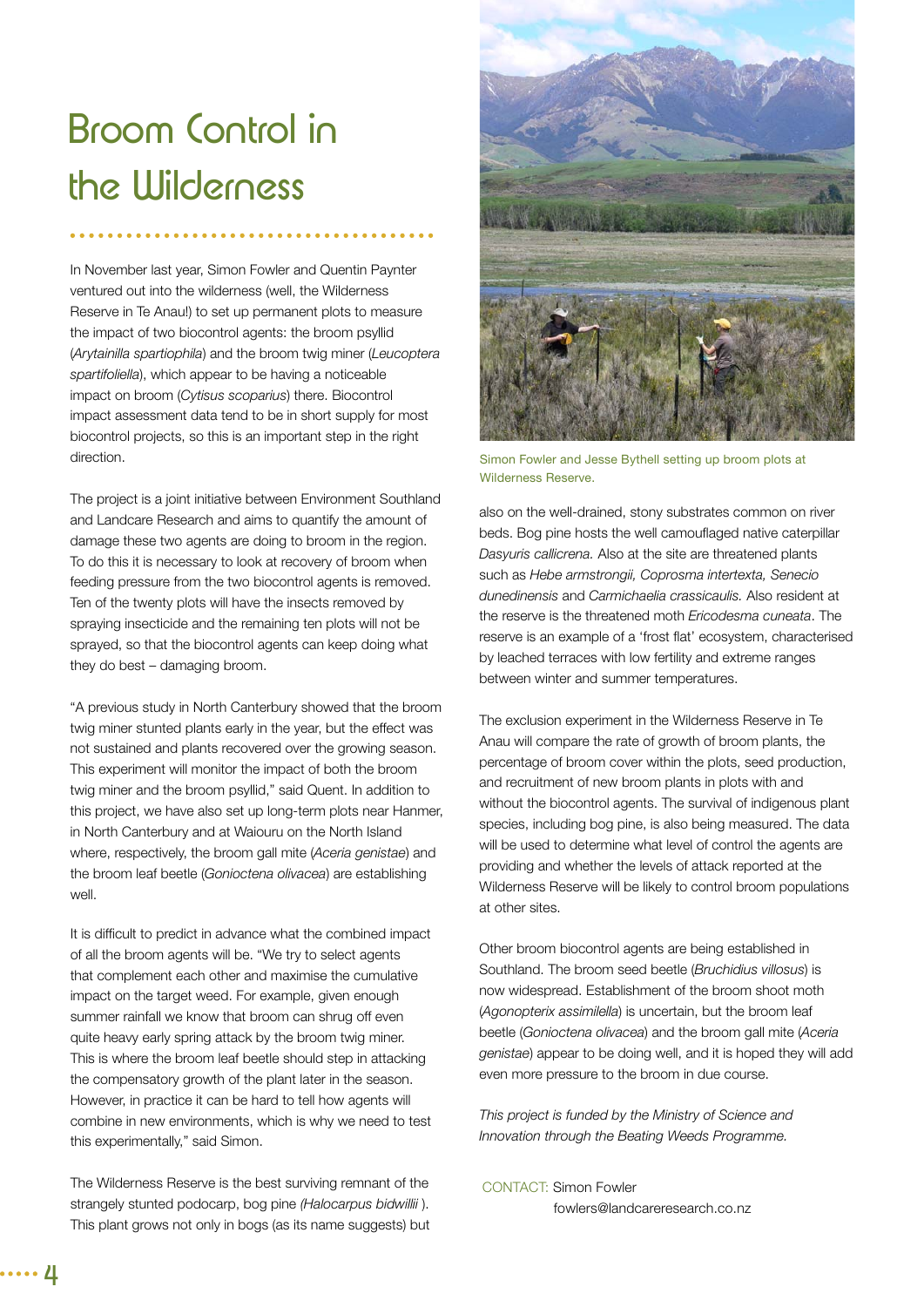After surveys of pampas (*Cortaderia selloana* and *C. jubata*) in New Zealand found few natural enemies attacking the plant it was decided that potential biocontrol agents in the native range should be sought. In 2011 a multi-agency group, known as the National Pampas Biocontrol Initiative, was successful in gaining funds to allow this to happen.

The first task was to identify where in the native range of pampas in South America we should look for potential biocontrol agents. *C*. *jubata* was reported to be native to Argentina, Bolivia, Ecuador and Peru, with *C*. *selloana* native to Brazil, Argentina, Uruguay and Chile. However, it quickly became apparent that the taxonomy of *Cortaderia* is complex with many issues needing to be resolved. It is not possible to distinguish different species of *Cortaderia* by taxonomic features alone so molecular studies were essential. There was a suggestion in the literature that Argentina was the likely source of New Zealand pampas, so with the assistance of botanist Dr Carlos Villamil (Universidad Nacional del Sur, Argentina) we got samples from there first.

Molecular analysis revealed that none of the samples of *C. jubata* from Argentina matched *C. jubata* plants from New Zealand. "In fact the plants currently referred to as *C. jubata* are significantly different genetically, and have previously been in another species," said plant population geneticist Gary Houliston. An American study had previously shown that invasive *C. jubata* from invaded regions in California, Hawai'i and New Zealand consisted of the same single clone that matched the most common clone identified in herbarium specimens from southern Ecuador. We confirmed that all New Zealand *C. jubata* matched this genotype and then searched for collaborators in southern Ecuador who could help with surveys to look for potential biocontrol agents. Luckily plant pathologists Dr Maria Eugenia Ordonez and Dr Charles Barnes, and entomologist Dr Alvaro Barragan (Pontificia Universidad Católica del Ecuador) were able to help. With Dr Villamil along to help identify the correct species, a preliminary survey of *C. jubata* was undertaken in April 2012. While the plants appeared to be generally quite healthy, a smut and a fly that damage the flowerheads were observed that are worth further study.

Trying to locate a match for *C. selloana* has been more challenging. None of the samples collected from Argentina, nor the single sample sourced from Chile, have proven to be a good match for New Zealand material with one exception. Some small infestations of *C. selloana* growing in Nelson and

Southland are genetically different from *C. selloana* in the rest of New Zealand and are similar to Argentinean material. This material should be considered a third type of pampas for New Zealand. We have recommended these infestations should be eradicated, as they have the potential to make the pampas problem here even worse if they allow new genetic combinations to form, and/or if any biocontrol agents released down the track are unable to attack them. "Our plan is to now source samples from other parts of the reported native range to look for a match," explained Gary.

We have also considered the feasibility of an inundative approach to pampas biocontrol using plant pathogens already present in New Zealand. "Unfortunately none of the pathogens found on *Cortaderia* have all of the characteristics necessary to make them a good candidate for development as a bioherbicide," concluded Stan Bellgard. We are now looking at whether any of the endophytes/secondary pathogens already present on or in pampas leaves in New Zealand have the potential to disrupt any biocontrol agents that we may wish to introduce. We found a fungus (*Epicoccum purpurascens*) on pampas here which has been used overseas as a biocontrol agent to control peach rot (*Monilinia* spp.), hence the need to look into this further.

*This project is funded by the National Pampas Biocontrol Initiative through a grant from the MAF Sustainable Farming Fund (11/049) supported by a number of co-funders including the National Biocontrol Collective.*

CONTACT: Lynley Hayes Carlos Villamil *Carlos Villamil*

Black smut fungus found damaging *C. jubata* flowerheads in Ecuador.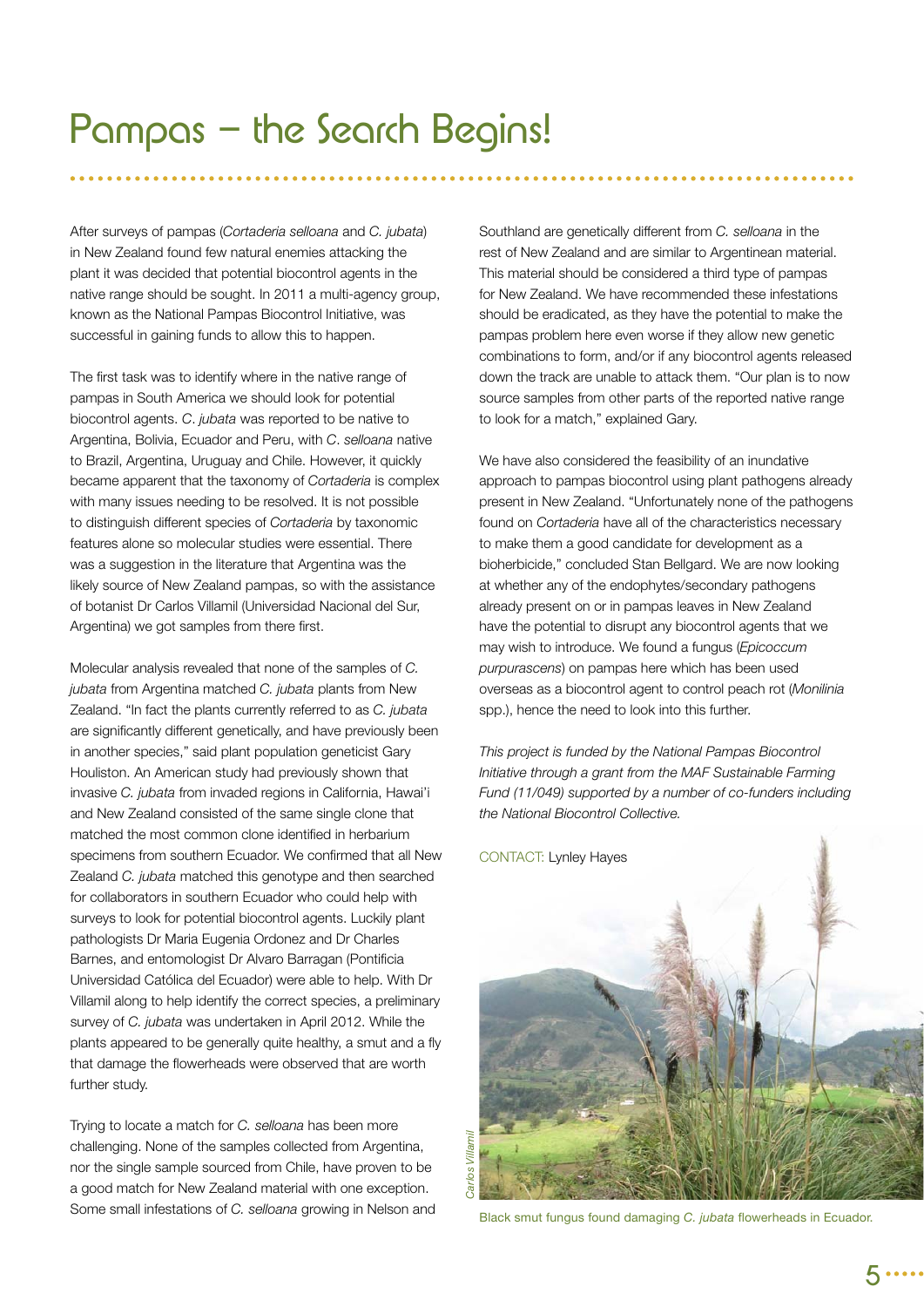### How Could Ecological Research be Used to Improve Safety of Weed Biocontrol?

Many ecologists have a negative opinion of biocontrol while practitioners argue that it offers a cost-effective solution to many invasive weed problems. Meanwhile practitioners are under pressure to implement effective weed biocontrol more quickly, cheaply and safely. Recently Simon Fowler and colleagues were asked to prepare a paper for the Journal of Applied Ecology on how advances in ecological research could help to deliver on these aims while minimising any potential negative outcomes. Below is a summary of that paper which is divided into two parts: avoiding direct and indirect non-target effects.

#### **Part One: Avoiding Direct Non-Target Effects**

Host range testing is undertaken to determine which plant species will be damaged by a biocontrol agent. The most conservative test is a 'no-choice' test where an agent can either attack a plant or not. Such tests may involve feeding by an insect, egg-laying by a female insect or infection by a pathogen (in all cases, the stark alternative is starvation, death and failure to reproduce). Other tests provide potential biocontrol agents, particularly insects, with a selection of test plants to see which ones they eat (a 'choice' test).

There are problems with using 'no choice' and 'choice' tests. In 'no-choice' tests, an agent is rejected if it attacks plants of value (native species or plants of economic importance). However, there can be a high rate of 'false-positive' results meaning that potential biocontrol candidates are rejected or overlooked. "There is a real danger of eliminating potential agents unnecessarily as often the non-target impact of agents



We need to avoid rejecting safe, effective agents like the St John's wort beetle, where host testing results overestimate likely nontarget damage in the field.

may not even occur or be minimal once they are released into the field," explained Simon.

The potential for missed opportunities is highlighted by a current study led by Ronny Groenteman that retrospectively tested the host range of two beetle species introduced into New Zealand in 1943 and 1965 to control St. John's wort *(Hypericum perforatum).* These tests showed that, under current protocols, the two beetles would not meet the requirements for release in New Zealand. However, the beetles have undoubtedly been successful in controlling this serious pasture weed with minimal impacts on native *Hypericum* species.

On the other hand, 'choice' tests are not always good indicators of the agent's behaviour when the host plant's availability is reduced, creating a 'no choice' situation in the field. For example, the gorse pod moth *(Cydia succedana)*, which was released in New Zealand to target gorse *(Ulex europaeus)*, was later found in the seed pods of other plants, especially during times when the gorse pods were not abundant. Similarly, there is uncertainty surrounding whether 'choice' tests adequately predict whether an agent will damage plants of value when they disperse away from their normal hosts, and again find themselves in a no-choice environment.

Ideally, to get the most realistic results potential agents would be tested on plants of value in the field or in the environment that they are going to be released into. But the practicalities of keeping potential agents safely contained in the field prevent this. Another option is to do the host range testing in the native range of the biocontrol agent using plants from New Zealand, but the logistical issues involved are often insurmountable.

It is apparent that unless we improve our risk assessment procedures, we will either reject potentially successful and safe agents based on overly conservative host range testing or conversely, underestimate the damage that agents can do when faced with limited host plant availability. How could better ecological studies help? "What is required," said Quentin Paynter, "is a framework for better assessing whether non target impacts are significant without having to rely on field based testing."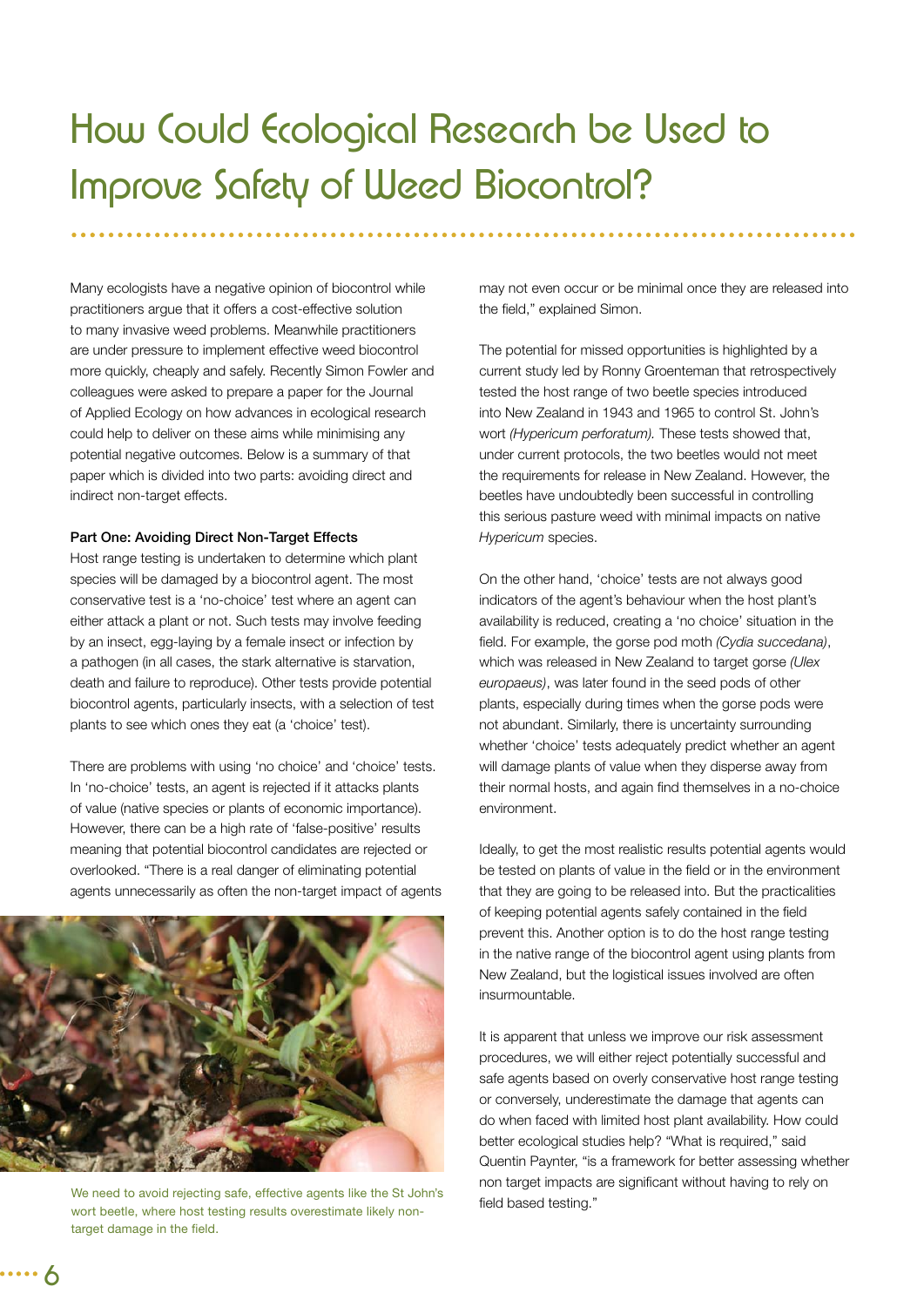Another area that would benefit from further study is the risk of host-range expansion over time. This is currently believed to be a minor risk but we need to improve our understanding of which agents might be at greater risk of evolving to do this, and under what conditions. For example, if we go down the track of targeting multiple weeds in one hit by using less highly specific agents, are we setting ourselves up for trouble? Or is there a higher risk where highly specific agents are known to have slightly different host-ranges in different geographical areas?

#### **Part Two: Avoiding Indirect Non-Target Effects**

Large scale changes in food webs resulting from the introduction of biocontrol agents are rare but something we need to continue to be careful to avoid. As well as food web effects, other "indirect effects" arising from the introduction of biocontrol agents include changes to pollination systems or mutualistic relationships between species.

Some potential food web effects are obvious and are already considered in weed biocontrol programmes. For example, some broom biocontrol agents could also attack tree lucerne (*Cytisus proliferus*) which is an important spring food for native pigeons. These "conflicts of interest" are carefully addressed early on during biocontrol programmes, and under the Hazardous Substances and New Organisms (HSNO) Act (1996) any species that have the potential to "cause any significant displacement of any native species within its natural habitat" are not approved for release. Retrospective studies have allowed us to get better at identifying, and therefore avoiding, agents that have a high potential for indirect nontarget effects, e.g. those that become common but have no impact on the target plant, or become popular targets themselves (through disease, predation or parasitism –for recent breakthroughs on the latter see "*Is it Possible to Predict Parasitism?*" in Issue 49).

"Although many of the implications of releasing weed biocontrol agents for food webs are predictable, there may be more subtle effects that have previously flown beneath the radar," explained Simon. For example, a recent high profile debate in the USA centred on the implications of releasing gall flies (Urophora spp.) to control knapweed (Centaurea spp.). As the gall flies increased in number, the food supply and abundance of native deer mice (*Peromyscus maniculatus*) also increased. Elevated numbers of deer mice could have a range of effects in food webs, even potentially impacting human health because the mice are the main reservoirs of hantavirus (a rare but serious disease in humans).

It is clear that we need to avoid major impacts on "keystone species" and avoid triggering "trophic cascades" where one disturbance creates a ripple effect on other species.



Consideration was given early on to the likelihood the broom leaf beetle might damage tree lucerne.

However, while our understanding of how food webs function is good enough to predict major unwanted consequences from relatively simple interactions, our ability to predict the impact of more subtle or less obvious indirect effects is not. More research is needed, especially to allow us to forecast the magnitude of effects, and determine whether they are significant in the context of reduced weed abundance should an agent be successful.

"While some indirect non-target effects are inevitable when a new biocontrol agent is established, the key issue is the size and importance of these effects both geographically and over time," confirmed Simon. If effects are highly localised around the target weeds, or confined to a small period of the year, or only happen while the agent is common and bringing the weed under control (although this might take 5-10 years in typical programmes), then they may not be important in the overall picture.

Biocontrol practitioners are often constrained from delving into studying the ecological systems associated with the release of biocontrol agents by the realities of delivering applied research. However, biocontrol systems offer a wealth of experimental opportunities for ecologists ranging from foodwebs, to advanced predator-prey interactions, interspecific plant competition and modelling parasitic relationships. Clearly there is a wealth of fascinating research opportunities that could better inform biocontrol science, and any interest by universities in becoming involved would be welcomed.

*This project was funded by the Ministry of Science and Innovation through the Beating Weeds Programme.*

Fowler SV, Paynter Q, Dodd S, Groenteman R 2012. How can ecologists help practitioners minimize non-target effects in weed biocontrol? Journal of Applied Ecology 49 (2): 307−310. http://onlinelibrary.wiley.coc/doi/10.1111/j.1365-2664.2011. 02106x/pdf

CONTACT: Simon Fowler fowlers@landcareresearch.co.nz